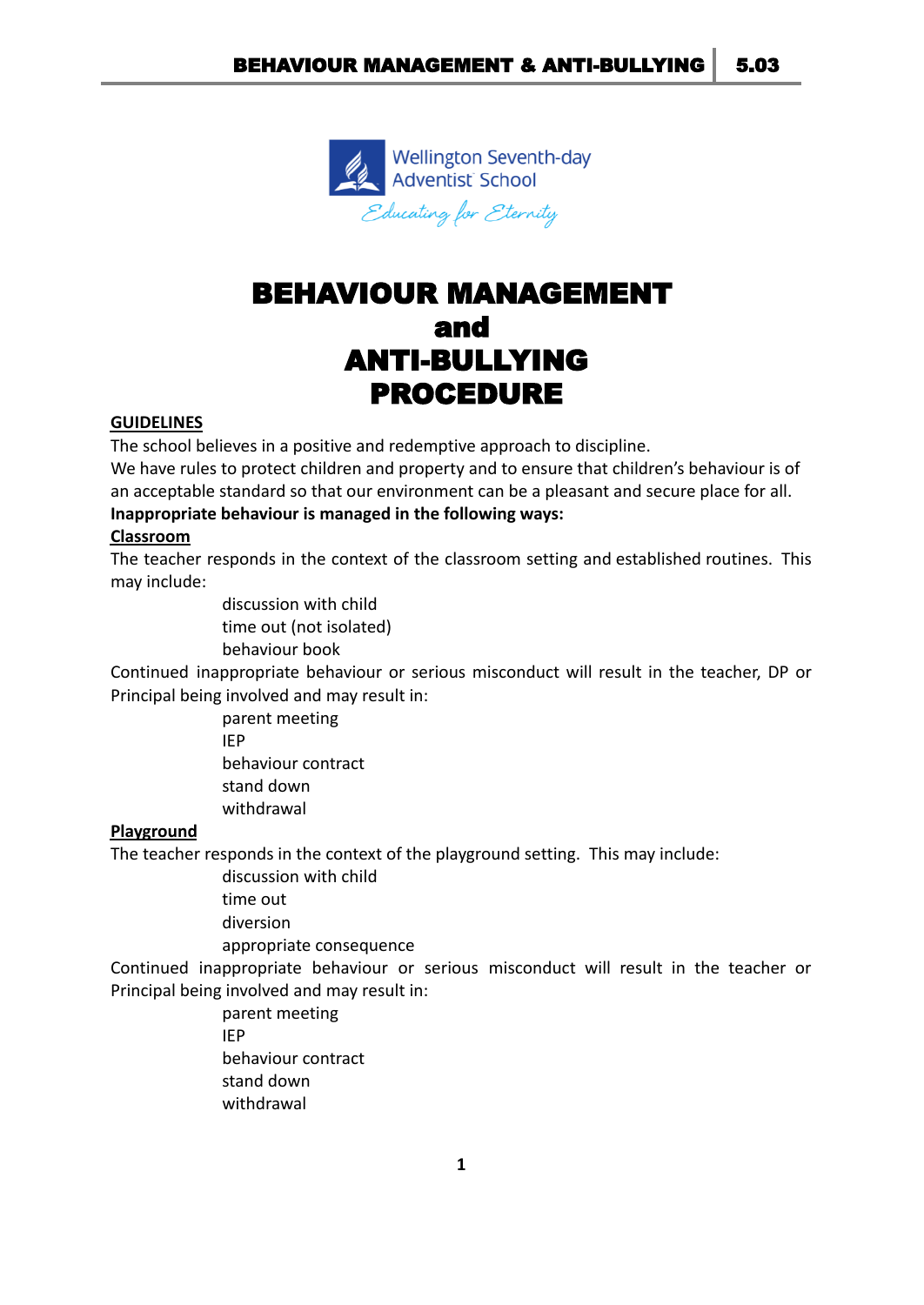#### **Documentation**

The classroom teacher records continued or **serious misconduct**, including appropriate action taken in the School Management System (eTAP).

Any major incidents concerning behaviour will be recorded.

### **SPECIFIC BEHAVIOUR MANAGEMENT GUIDELINES**

- Care for others and show them respect
- We use appropriate language
- We look after our school equipment and environment
- We respect the property of others
- We follow directions the first time they are given.

To encourage children to follow the rules in the playground, teachers reward appropriate behaviour with praise.

Children who have followed the class rules consistently during the day may be further rewarded by a visit to the Deputy Principal or Principal.

The Principal is to be kept informed of any concerns staff may have regarding children's behaviour.

# CONFISCATION OF STUDENT PROPERTY

Teachers may confiscate items from pupils, temporarily, if they consider this appropriate. The item must be available for the child to take home at the end of the day, unless the item is dangerous, or inappropriate for the pupil to have. If necessary, the parents will be asked to collect such an item from the office. Teachers are responsible for the safekeeping of confiscated items.

Refer also to procedure : *5.20 Surrender and Retention of Property and Searches*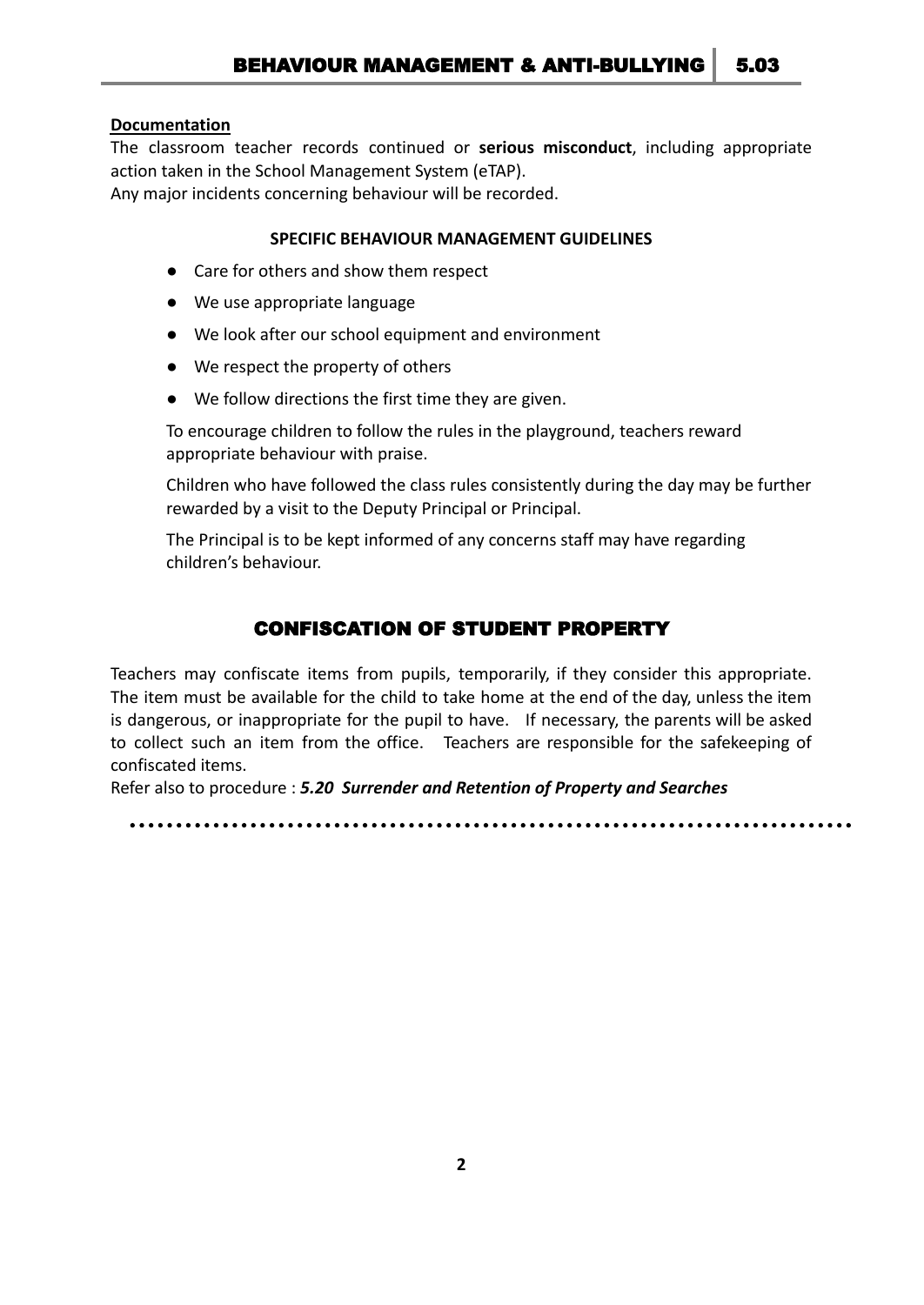# ANTI-BULLYING

To provide a comprehensive, universally understood definition of bullying behaviour and to outline strategies for all members of the school community to combat social, emotional, and physical and all other forms of intimidation.

# **DEFINITION**

Bullying usually has these common features:

- It is deliberate
- It is repeated over a period of time.
- It is difficult for those being bullied to defend themselves
- It is difficult for those who bully to learn new social behaviours

# **There are several types of bullying:**

**Physical** - punching, kicking, slapping, intimidation, fighting, tripping and pushing

**Verbal** - mocking, hurtful texts or email, swearing or abusing words, writing notes spreading rumours or laughing at someone.

**Blackmail / Making Threats** - making people buy you things, forcing people to give you things, saying you won't be their friend if they don't do as you ask.

**Gesturing -** giving people the fingers, poking out tongue, glaring at people and rolling you eyes.

**Exclusion -** leaving people out of games, snobbing and alienation

**Relational bullying** - forming coalitions against someone, persuading people to exclude someone.

These may occur within various contexts, including:

- (i) Racist bullying
- (ii) Bullying of students with special needs
- (iii) Homophobic bullying
- (iv) Transgender bullying
- (v) Sexual harassment

# **GUIDELINES**

**General:**

- All members of the school community have responsibility to recognise bullying and to take action when they see it happening.
- Adults in the school will provide positive role models in their teaching and interaction with children.
- Issues of concern raised by staff, students or parents will be monitored and investigated.
- Emphasis will be put on positive approaches that address the behaviour rather than the person, and to enable children to understand clearly how they need to improve and help them do so. Reasonable attempts will be made to assist identified bullies to change their behaviour.
- Give positive acknowledgement of appropriate behaviours.
- Create a supportive environment so that children will feel secure enough to report incidents of bullying.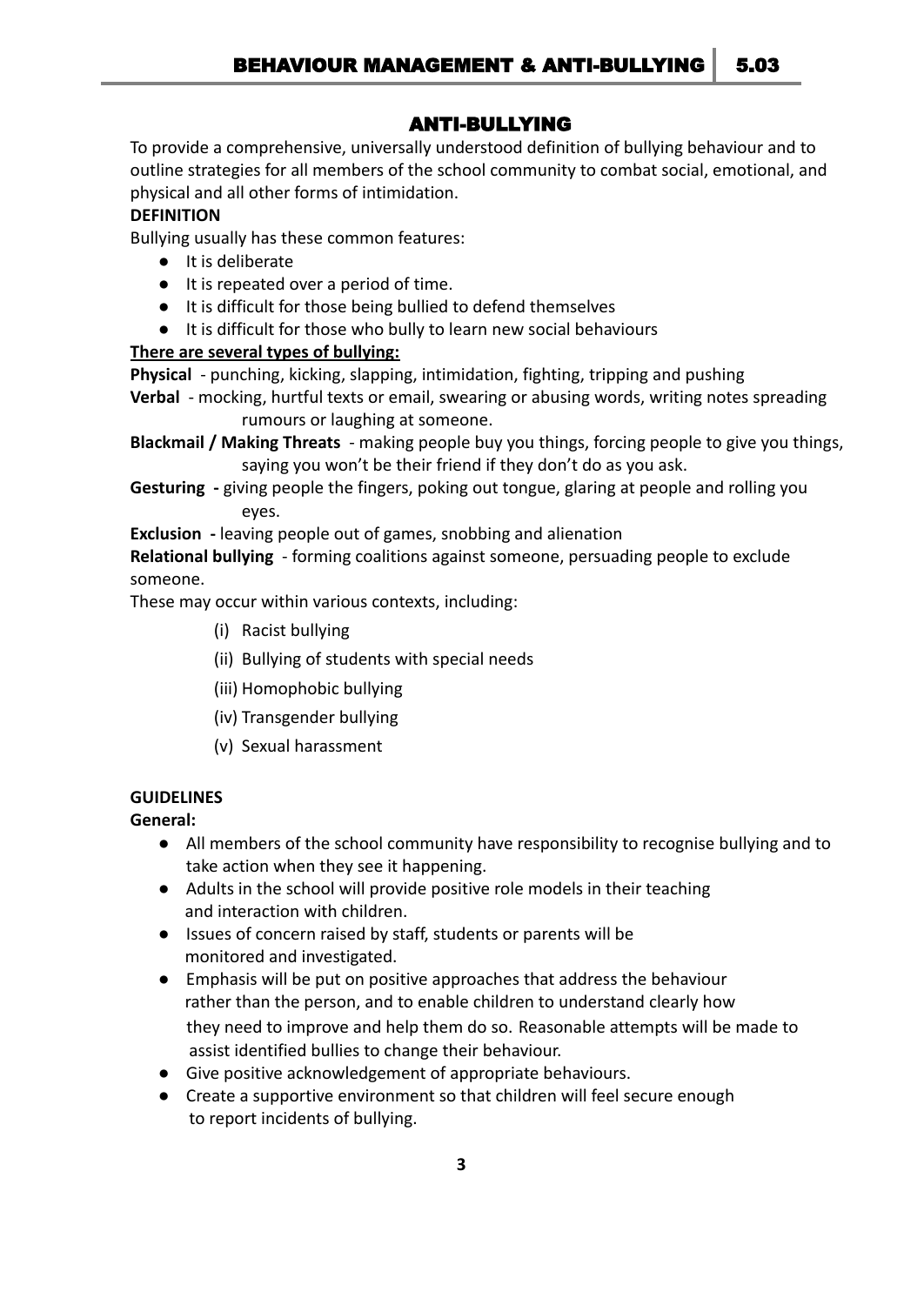# **Specific Guidelines:**

- The Kia Kaha programme will be run at all levels of the school when there is a need for it.
- All staff should treat any report of bullying seriously and take action. Staff will regularly discuss the issue and review strategies and remedial approaches.
- Staff should first listen to the student or students, and make enquiries as may be necessary to clarify exactly what has happened.
- The students should be assured that they have acted correctly in reporting the bullying.
- The staff member should make a written summary of the incident in the School Management System (eTAP).
- The Principal/AP should be made aware of each incident that occurs.
- The emphasis must be on changing the behaviour of the bullying student(s), while providing support for the student who has been bullied.
- The staff member should attempt to give advice on how to deal with any repeat incidents before the intimidation can be dealt with.
- Follow-up should be discussed with the student who has been bullied. It is important that the staff member checks a week or so later with both the student and the Principal/AP.
- An effort should be made to contact the parents of all involved students if deemed serious enough.

# **Responsibilities and actions:**

- The school community will actively discourage and personally abstain from bullying.
- The school will follow up on reports of bullying and assess the seriousness and severity of incidents. This could include a teacher and/or Principal meeting; support agencies (e.g. RTLB, GSE, the school chaplain); imposing of sanctions; interviews with parents and in more serious cases further action will be considered.
- A whole school approach is needed that also involves the school community.
- Prevention and intervention strategies will be used.
- Adopt a zero tolerance attitude to violence and bullying.
- Respond immediately to complaints.

# **Creating an inclusive culture will depend on the performance in the following areas:**

- Acknowledge and identify bullying of all variations
	- (i) Racist bullying
	- (ii) Bullying of students with special needs
	- (iii) Homophobic bullying
	- (iv) Transgender bullying
	- (v) Sexual harassment
- Train staff in identifying bullying and resolving problems.
- Promote a positive school environment.
- Help students to understand who they can speak to when they need help in this regard, staff and peers.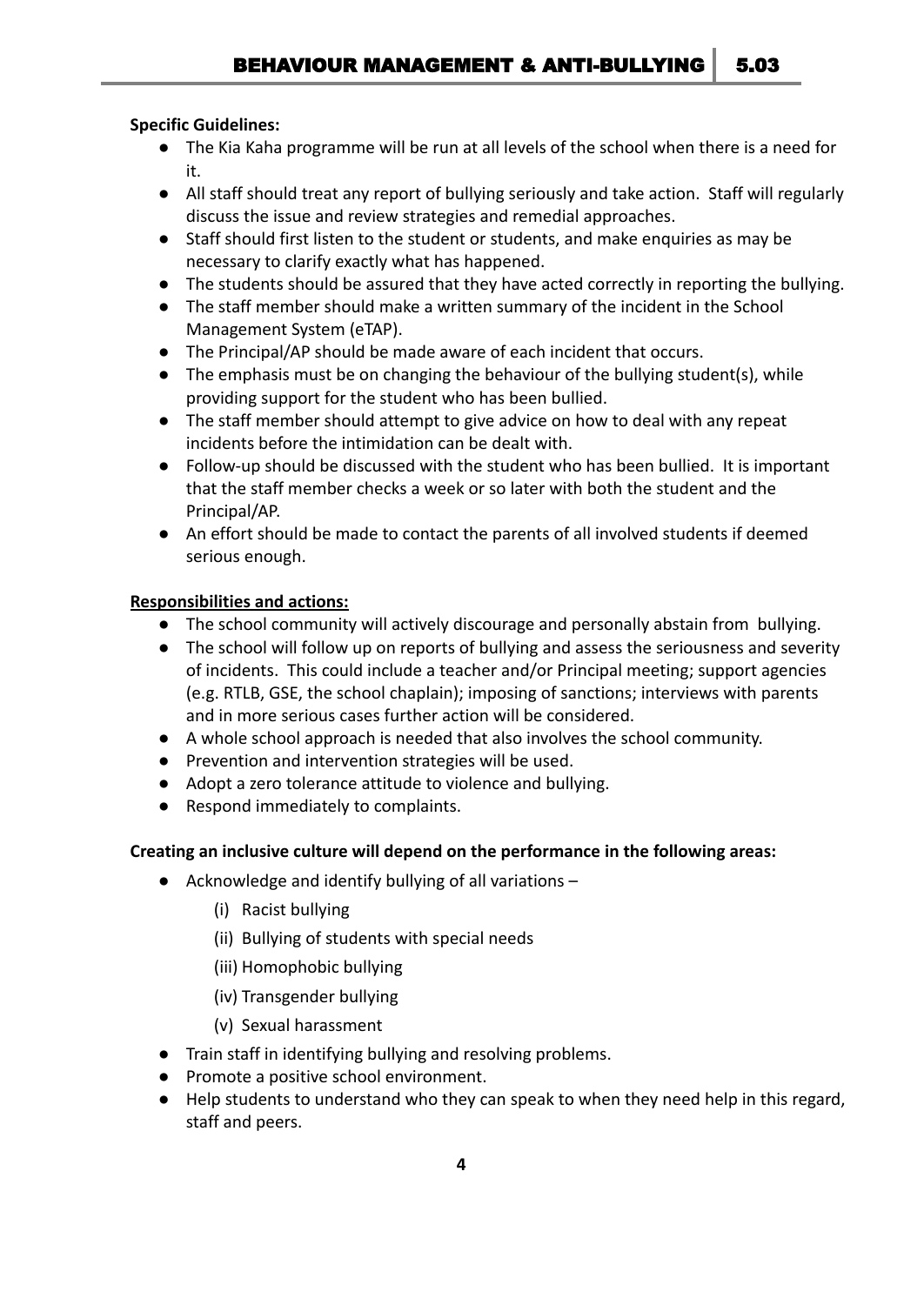- Provide students with information on how to deal with the problem.
- Do not make assumptions that everything will always be fine for everybody.
- Celebrate successes.
- Ongoing commitment to achieve the goal in the classroom and whole school environment is needed. The school needs to be seen as a caring community. This will be reflected in our Special Character and values and be integrated with the New Zealand Curriculum.

#### \*\*\*\*\*\*\*\*\*\*\*\*\*\*\*\*\*\*\*\*\*\*\*\*\*\*\*\*\*\*\*\*\*\*\*\*\*\*\*\*\*\*\*\*\*\*\*\*\*\*\*\*\*\*\*\*\*\*

# CREATING A POSITIVE LEARNING ENVIRONMENT

A positive school tone is essential to creating an environment in which learning can occur.

It is essential to provide an atmosphere in which children feel safe, secure and happy, and have maximum opportunities to learn.

The classroom teacher has the prime responsibility for attending to **student wellbeing,** managing, counselling and disciplining the children in their care in accordance with school guidelines. When the classroom teacher needs support with behaviour management, the Deputy Principal will assist and support in more difficult circumstances. When these steps have not rectified the situation the DP/Principal needs to be fully briefed and becomes involved in resolving the matter.

A need to create a positive environment by:

- Assisting children to exhibit suitable forms of behaviour by providing positive reinforcement (rewards) at an appropriate time.
- Establishing a system for the effective management of disruptive students who manifest unacceptable behaviours within the school environment.
- Encourage students to take responsibility for their own behaviour.
- Providing an environment in which learning can thrive.

### **Essentials of a Positive Learning Environment:**

- (i) Positive reinforcement both in class and in the playground are the core of the behaviour management system.
- (ii) Good behaviour management is underpinned by stimulating and interesting classroom programmes.

3. The non-confrontational approach is the preferred style in dealing with students and their behaviour management.

4. A behaviour management system based on assertive discipline principles will operate in both the classroom and in the playground.

5. Rules and consequences are to be displayed in the classrooms. Consistency is the key to the success of this system. Unacceptable behaviours e.g. pushing, hitting, swearing, teasing, bullying, fighting will not be ignored.